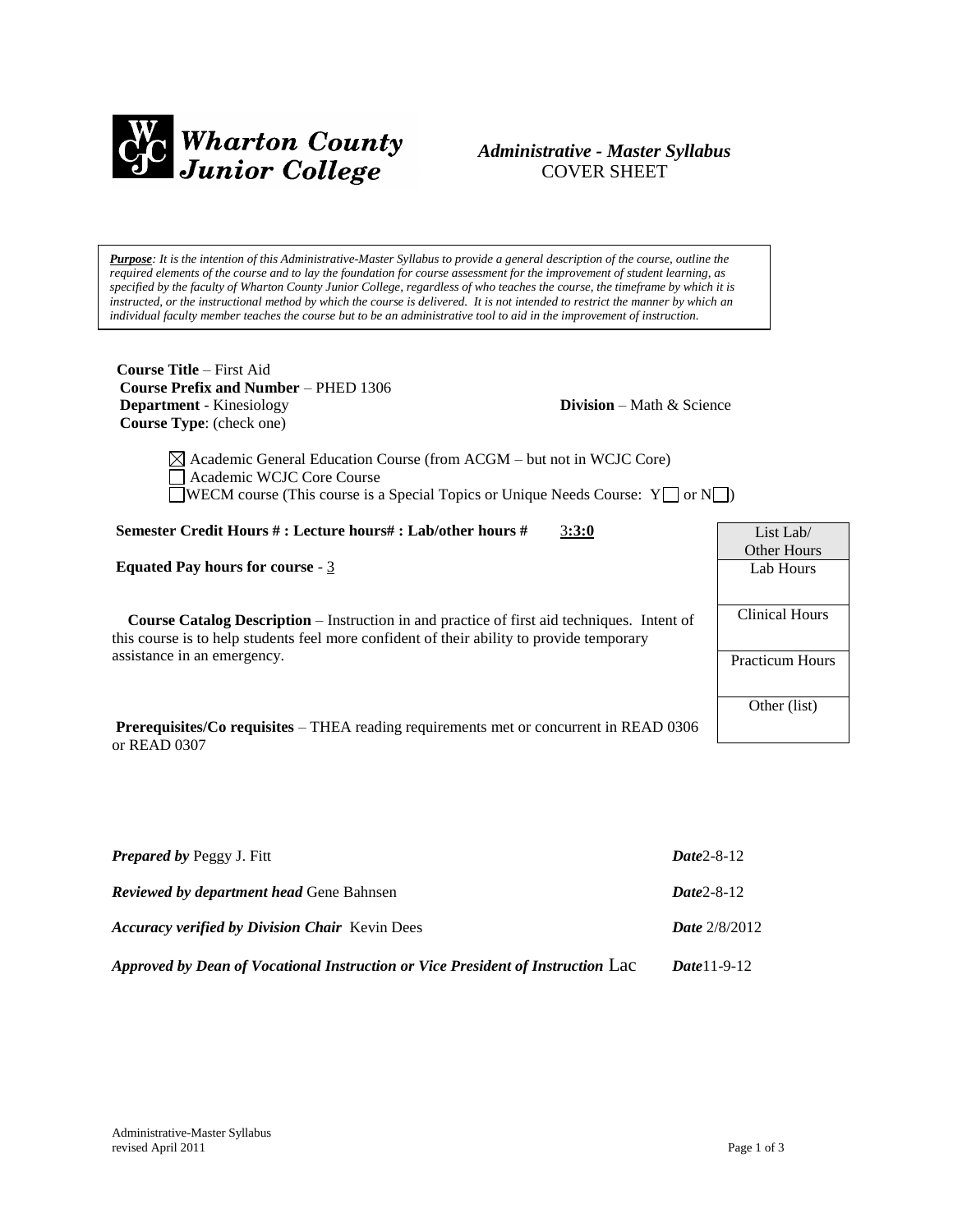

**I. Topical Outline** – Each offering of this course must include the following topics (be sure to include information regarding lab, practicum, clinical or other non-lecture instruction):

- I. Introduction
	- a. Recognizing Emergencies
	- b. Responding to Emergencies
	- c. Before Giving Care
- II. Assessment
	- a. Body Systems
	- b. Checking the Victim
- III. Life-Threatening Emergencies
	- a. Breathing Emergencies
	- b. Cardiac Emergencies and Unconscious Choking
	- c. Bleeding
	- d. Shock
- IV. Injuries
	- a. Soft Tissue Injuries
	- b. Musculoskeletal Injuries
	- c. Injuries to the Extremities
	- d. Injuries to the Head, Neck and Back
	- e. Injuries to the Chest, Abdomen and Pelvis
	- V. Medical Emergencies
		- a. Sudden Illness
		- b. Poisoning
		- c. Bites and Stings
		- d. Substance Misuse and Abuse
		- e. Heat and Cold Related Emergencies
- VI. Special Situations
	- a. Reaching and Moving Victims in the Water
	- b. People with Special Needs
- VII. Healthy Lifestyles
	- a. A Safer and Healthier Life

**II. Course Learning Outcomes**

|                      | <b>Course Learning Outcome</b>                                                                                                                                                                                                                                                                                                                                                           | <b>Method of Assessment</b>                                                             |
|----------------------|------------------------------------------------------------------------------------------------------------------------------------------------------------------------------------------------------------------------------------------------------------------------------------------------------------------------------------------------------------------------------------------|-----------------------------------------------------------------------------------------|
| 1.<br>2.<br>3.<br>4. | Students will demonstrate skills to<br>provide temporary assistance in an<br>emergency.<br>Students will demonstrate an understanding<br>of the Emergency Medical System.<br>Students will demonstrate a knowledge of the<br>risk factors for cardiovascular disease.<br>Students will demonstrate the proper use of<br>techniques for rescue breathing, CPR and<br>unconscious choking. | Midterm/Final Exams<br>Midterm/Final Exams<br>Midterm/Final Exams<br><b>Skills Test</b> |
|                      |                                                                                                                                                                                                                                                                                                                                                                                          |                                                                                         |